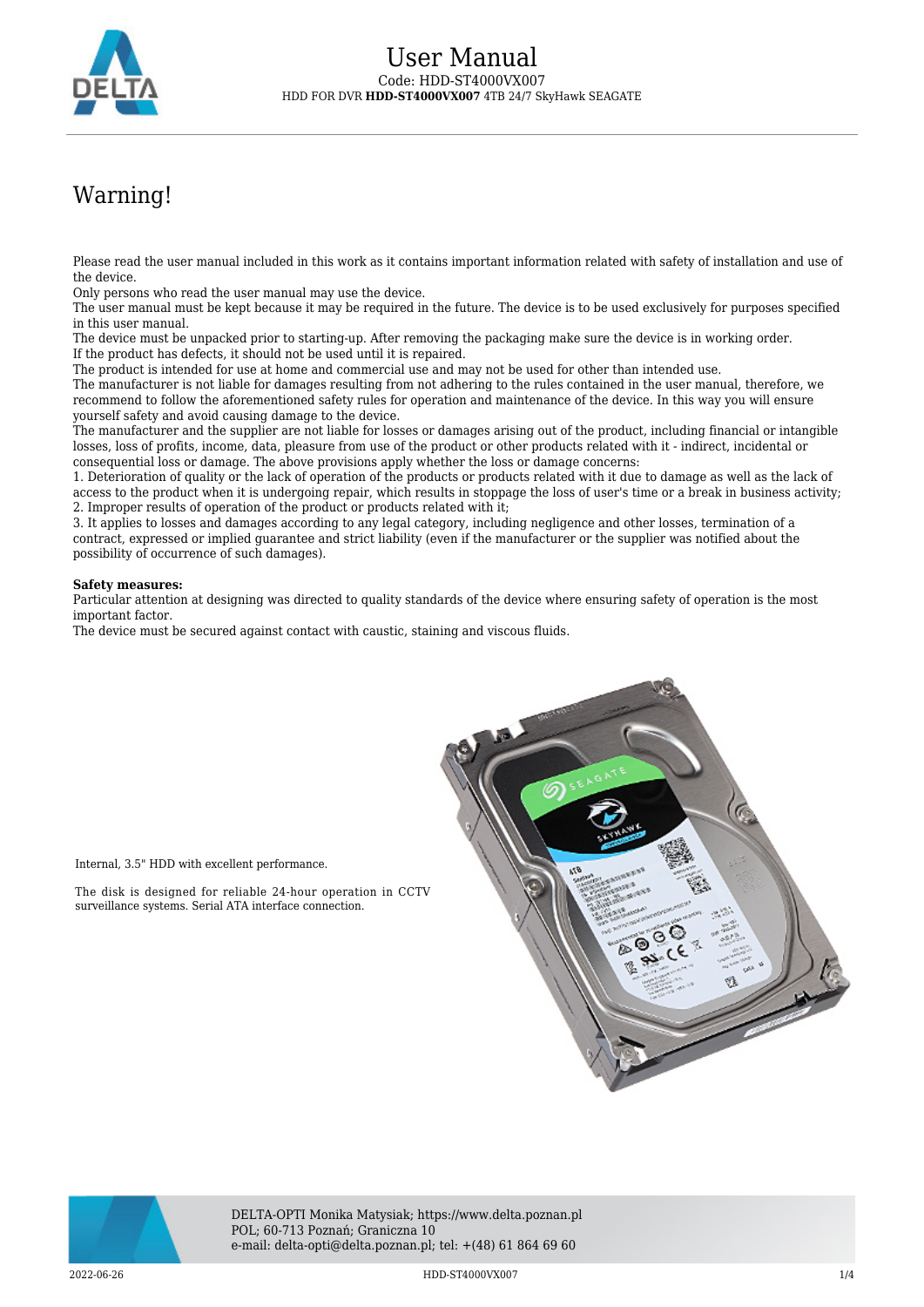

### User Manual Code: HDD-ST4000VX007 HDD FOR DVR **HDD-ST4000VX007** 4TB 24/7 SkyHawk SEAGATE

| Capacity:                              | 4 TB        |
|----------------------------------------|-------------|
| Interface:                             | SATA 6 Gb/s |
| Size format:                           | $3.5$ "     |
| Cache memory:                          | 64 MB       |
|                                        |             |
| Designed to continuous operation 24/7: | ✓           |
| Weight:                                | $0.610$ kg  |
| Manufacturer / Brand:                  | SEAGATE     |

Top view:



The Seagate drives marked SkyHawk are designed to work in video surveillance systems. Its design allows for error-free recording of several Full HD streams in 24/7 mode. Connectors:



2022-06-26 HDD-ST4000VX007 2/4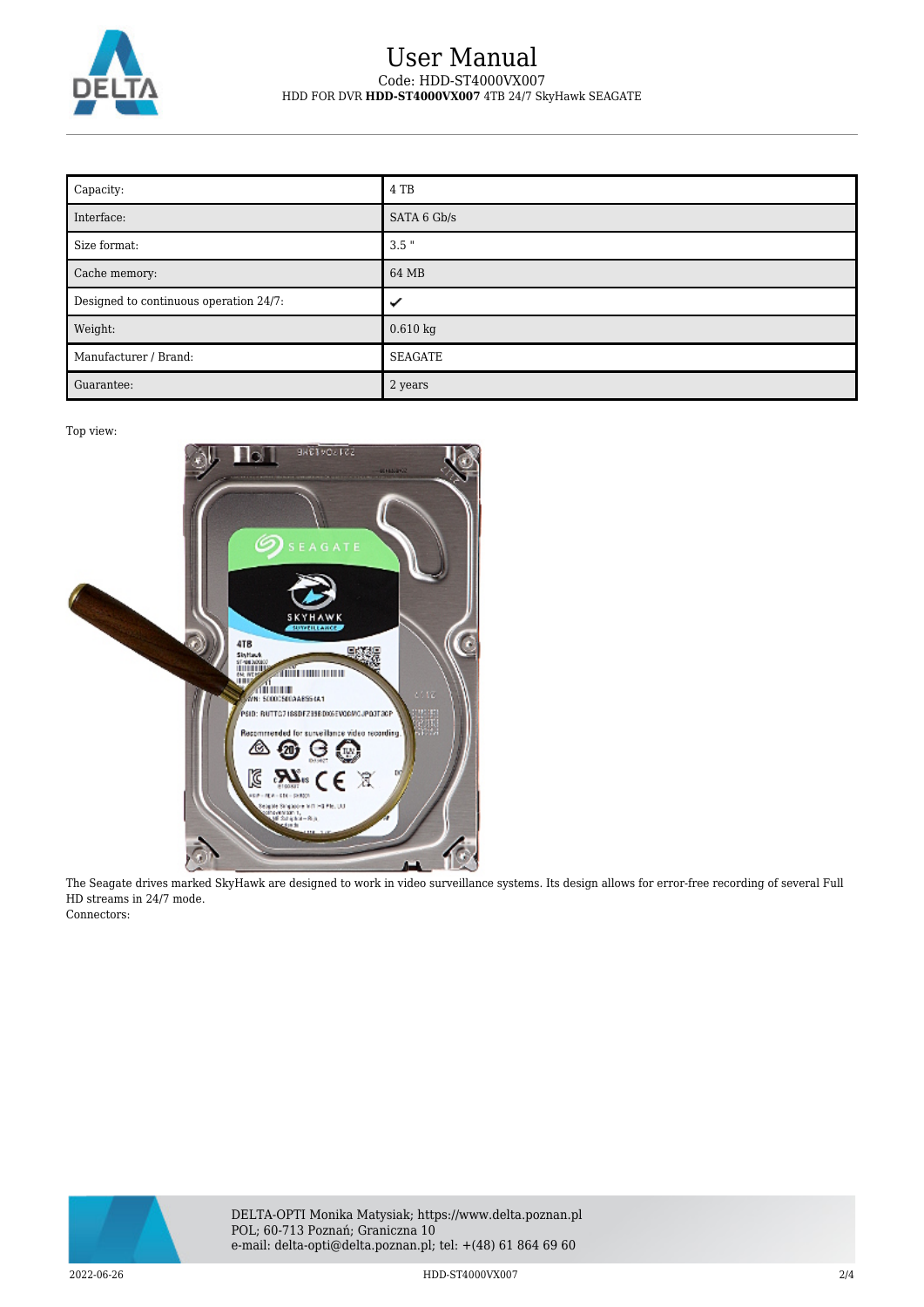

## User Manual Code: HDD-ST4000VX007 HDD FOR DVR **HDD-ST4000VX007** 4TB 24/7 SkyHawk SEAGATE



Memory storage for video recording:

| <b>Cameras</b><br>amount | <b>Main stream</b> | Disk usage | Disk usage | 1TB               | 2TB               | 3TB            | 4TB            |
|--------------------------|--------------------|------------|------------|-------------------|-------------------|----------------|----------------|
| pcs                      | kb/s               | MB/h       | GB/24h     | Number of<br>days | Number of<br>days | Number of days | Number of days |
| $\mathbf{1}$             | 750                | 329,6      | 7,7        | 120,5             | 241,0             | 361,6          | 482,2          |
| $\mathbf{1}$             | 1000               | 439,5      | 10,3       | 90,4              | 180,8             | 271,2          | 361,7          |
| $\mathbf{1}$             | 2000               | 878,9      | 20,6       | 45,2              | 90,4              | 135,6          | 180,8          |
| $\mathbf{1}$             | 2500               | 1098       | 25,7       | 36,2              | 72,3              | 108,5          | 144,7          |
| $\mathbf{1}$             | 3000               | 1318       | 30,9       | 30,1              | 60,3              | 90,4           | 120,6          |
| $\mathbf{1}$             | 4000               | 1757       | 41,2       | 22,6              | 45,2              | 67,8           | 90,4           |
| $\mathbf{1}$             | 5000               | 2197       | 51,5       | 18,1              | 36,2              | 54,2           | 72,3           |
| $\mathbf{1}$             | 6000               | 2636       | 61,8       | 15,1              | 30,1              | 45,2           | 60,3           |
| $\mathbf{1}$             | 8000               | 3515       | 82,4       | 11,3              | 22,6              | 33,9           | 45,2           |
| $\mathbf{1}$             | 3000               | 1318       | 30,9       | 30,1              | 60,3              | 90,4           | 120,6          |
| $\overline{2}$           | 3000 x 2           | 2636       | 61,8       | 15,1              | 30,1              | 45,2           | 60,3           |
| $\overline{3}$           | 3000 x 3           | 3955       | 92,7       | 10,0              | 20,1              | 30,1           | 40,2           |
| $\overline{4}$           | $3000 \ge 4$       | 5273       | 123,6      | 7,5               | 15,1              | 22,6           | 30,1           |
| $6\phantom{.}6$          | 3000 x 6           | 7910       | 185,4      | 5,0               | 10,0              | 15,1           | 20,1           |
| 8                        | 3000 x 8           | 10546      | 247,2      | 3,8               | 7,5               | 11,3           | 15,1           |
| 10                       | 3000 x 10          | 13183      | 309,0      | 3,0               | 6,0               | 9,0            | 12,1           |
| 12                       | 3000 x 12          | 15820      | 370,8      | 2,5               | 5,0               | 7,5            | 10             |
| 16                       | 3000 x 16          | 21093      | 494,4      | 1,9               | 3,8               | 5,6            | 7,5            |
| 20                       | 3000 x 20          | 26367      | 618,0      | 1,5               | 3,0               | 4,5            | 6,0            |
| 25                       | 3000 x 25          | 32959      | 772,5      | 1,2               | 2,4               | 3,6            | 4,8            |



DELTA-OPTI Monika Matysiak; https://www.delta.poznan.pl POL; 60-713 Poznań; Graniczna 10 e-mail: delta-opti@delta.poznan.pl; tel: +(48) 61 864 69 60